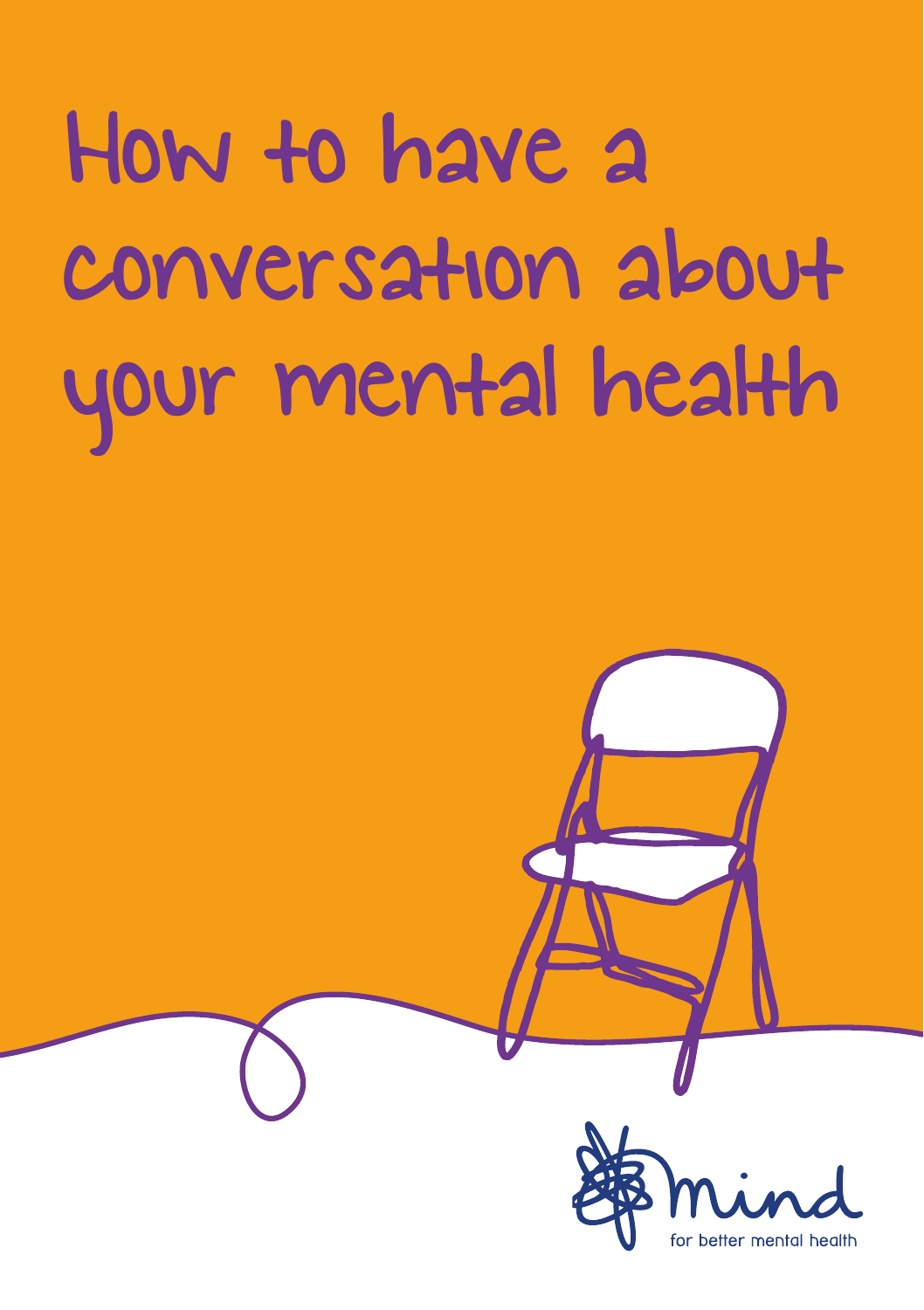It is normal to worry about telling someone how you feel but trying to deal with things on your own can make things feel worse.

Talking to someone you trust can help you to feel less alone, and feel supported by people around you including those who have been through similar things**.**

# Preparing for the conversation

It's okay to ask for help You may worry about being treated differently or not being taken seriously, but talking could help you get the support you need and stop things getting worse.

 Find a way that feels right for you You might want to talk face-to-face but if this feels too difficult you could try talking on the phone, sending a text or email, writing a letter, or drawing how you feel.

Find a good time The time may never feel perfect, but it can help if they can give you their full attention and it's somewhere you feel comfortable. It might help to talk whilst doing something together, like going for a walk or in the car, so the focus isn't just on you.

Practise what you want to say This could be in your head or with a friend. You could also try writing things down.

### Having a conversation about mental health with a trusted adult

 Starting the conversation You could start with 'Can I talk to you about…?' or 'I'm finding it hard to cope at the moment'.

 Explain how you've been feeling And how this affects other parts of your life, like eating, sleeping, and school or college.

 Try finding useful information or examples If you've seen something on TV, online or in a book that feels similar to what you're experiencing. showing them could help explain how you're feeling.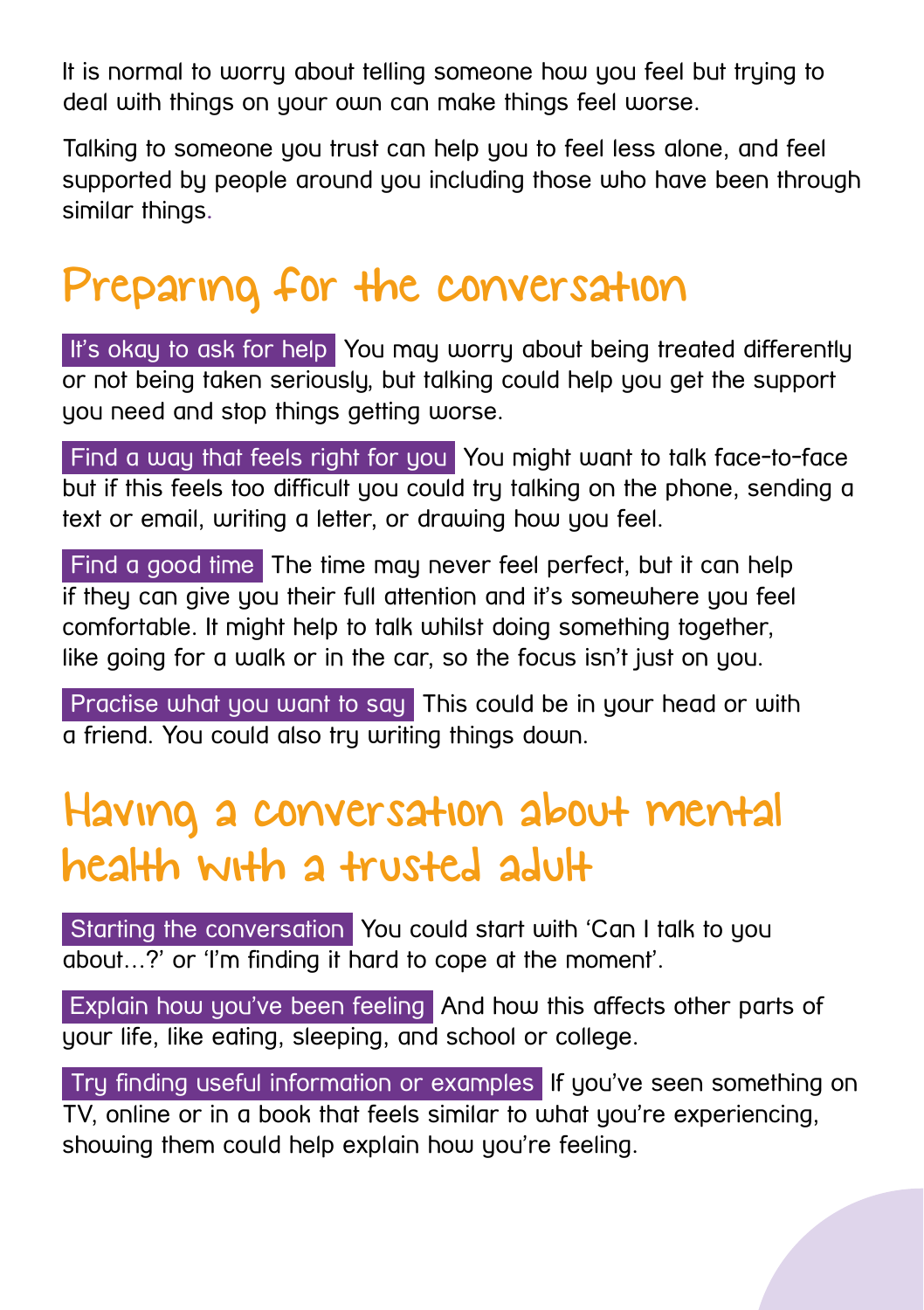Suggest things they could do to help Like helping you find information. talking to your school, making a doctor's appointment for you or just being there to listen and support you.

Only share what you're comfortable with You don't need to tell them everything at once.

# What if I want to talk with a friend?

If you want to talk about your mental health with a friend, the tips given for talking to an adult can help. But there are **things that can be good to think about** when talking with a friend:

- Try to think of someone you trust who has supported you before when things have been difficult, or is kind, understanding and a good listener.
- It's important to remember that they might need to talk to someone they trust, especially if they are worried about you and are not sure what they should do.
- Asking a friend to promise not to tell anyone or keep what you've told them a secret can put a lot of pressure on them.

If they don't understand or don't take you seriously, it isn't your fault – they may feel shocked and need time to think about what you've told them. Even if you feel hurt, it might help to try talking to someone else you trust or give them time and try again.